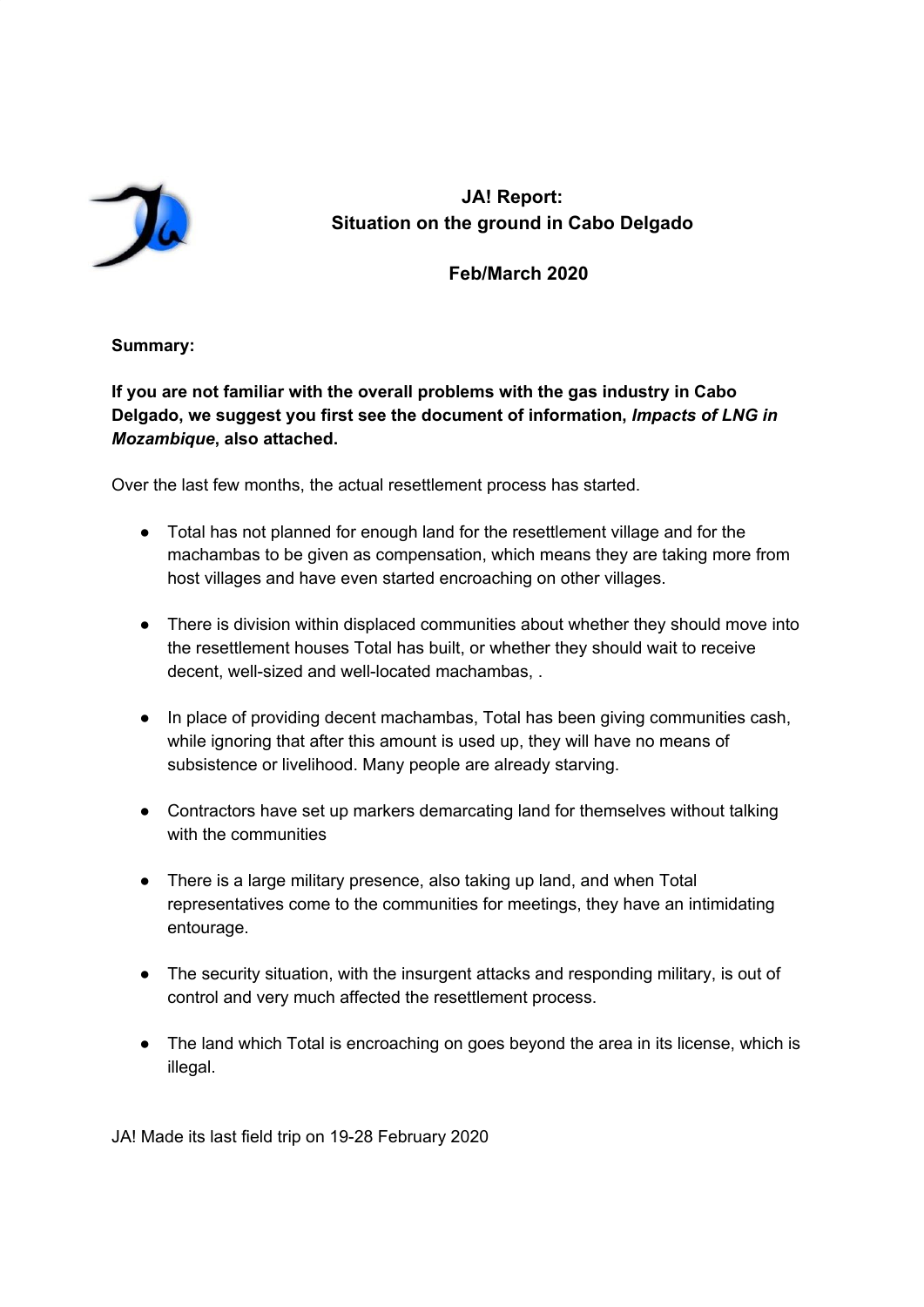# **Notable villages:**

Milamba (former fishing and farming village), has been resettled/ fled from the land Quitupo (former farming village), to be relocated Senga, host village Macala, host village [Note: Total also wants land in Monjane and Mangala] Qitunda (resettlement village)

# **Safety situation and attacks:**

The safety situation is out of control and attacks by insurgents are becoming more and more frequent and expanding geographically. They are now in a radius of 700 km now. In the most recent major attack in Mocimboa de Praia in March, the attackers put up an ISIS flag. This is new, attackers don't usually have faces or specific identities.

We've seen on social media that attackers who were caught claimed that they received money to carry out an attack, around 50 000 MT per attack. However, the money was transferred to them via M-Pesa, an international mobile phone money transfer service, from an anonymous sender.

However, people are afraid to leave their villages even with the attacks, for fear that if they leave, Total or another company will take their land. This is what happened in Milamba. When an attack happened nearby in Maganja, the community fled to Palma, and Portuguese company Gabriel Couto took over the land and closed it off. So people are in a very dangerous situation.

# **Women:**

Women are now under major threat – there have been several instances where women have been kidnapped by insurgents. In one, a woman was kidnapped from Senga last year while walking to nearby village Macomia with her husband. She is still missing.

In the attacks in Mocimboa on 23 March, attackers kidnapped two girls, threatening to kill their families otherwise.

Several women have also been victims of sexual abuse by the military, but are afraid to speak.

We are seeing an issue with alcohol, sexual abuse, and more violence towards women. Men have become aggressive, as often happens with mass unemployment, and there is an increase in crime.

# **Major land grabbing:**

Total had planned to take land from Senga to give to the communities of Milamba and Quitupo as machambas, because Milamba and Quitupo have been relocated.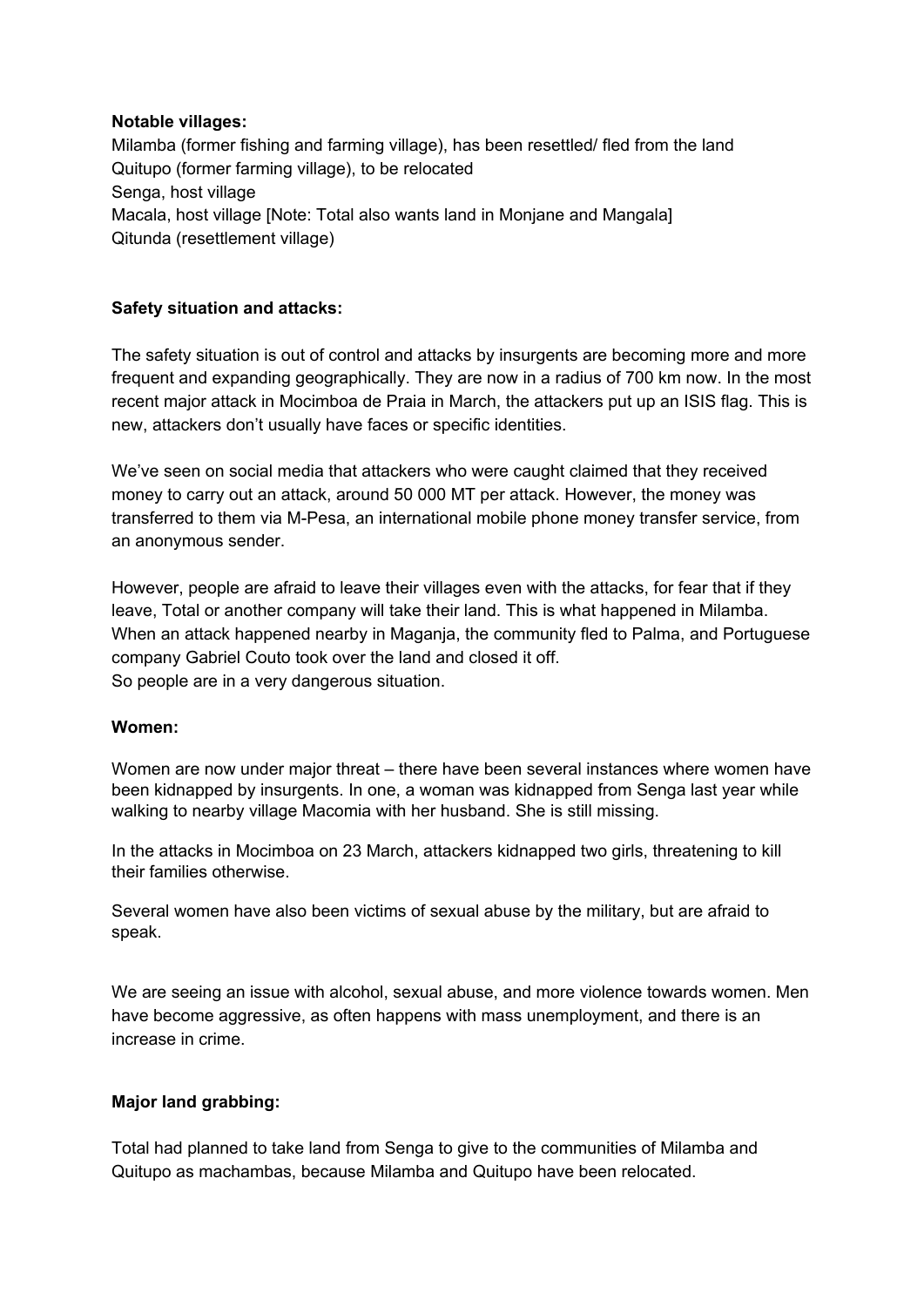Senga was already unhappy about this. Now, because Total found that the land in Senga is not enough for the 1-2 hectares it promised the Milamba community, it is encroaching further on Senga, and also beginning to encroach on the village of Macala.

On top of this, Total is allocating land to other companies and contractors encroaching on Senga.

Furthermore, the military have set up tents and bases on Senga land, and taken even more land as a buffer zone.

Communities learn that the land has been allocated to companies because of sign boards that have been put up demarcating the area. They have done this even though the Senga community has said no, because Senga's leadership have them permission (Senga's leadership is a problem - the leader was put in place by government and not by the community as is supposed to happen by law).

The landmarks serve to signal the occupation of extensive areas of land, but it is not clear who it belongs to, because they are not properly identified. It was difficult to take pictures and get proper coordinates of these signs due to the strong military presence in the area.

### **Milamba:**

The Milamba community's land was wanted by Anadarko for a long time. In early 2019, an attack happened nearby in Maganja, and the community of Milamba fled to Palma out of fear. While they were in Palma, Gabriel Couto, a Portugese company took their land and began construction. We are not sure exactly what they are constructing or their progress because the area has been closed off.

Compensation is being given to resettled community members in amounts ranging from 400,000 MT to 8 million MT. These are high values that could probably meet their needs for the immediate future. But does not guarantee the livelihood of these families, and has been creating hostility among family members.Total is also giving them food handouts, but these are just carbohydrates like rice and porridge and oil, and no protein.

The measurement system for compensation was based on the size of a household's machamba and the different crops there, as different crops have different values.

Many of the fishermen in Milamba were both fishermen and farmers. Now they have neither the access to the sea to fish, nor machambas to farm. The machambas that Total wants to give them are 30km away from the Quitunda, the resettlement village. This is very far for them to walk, also considering the fear of attacks by insurgents or by the military mistaking them for insurgents.

The leader, Arabe Nchamo, made an agreement with the community that they would not move to the resettlement village until they get good machambas that are close by.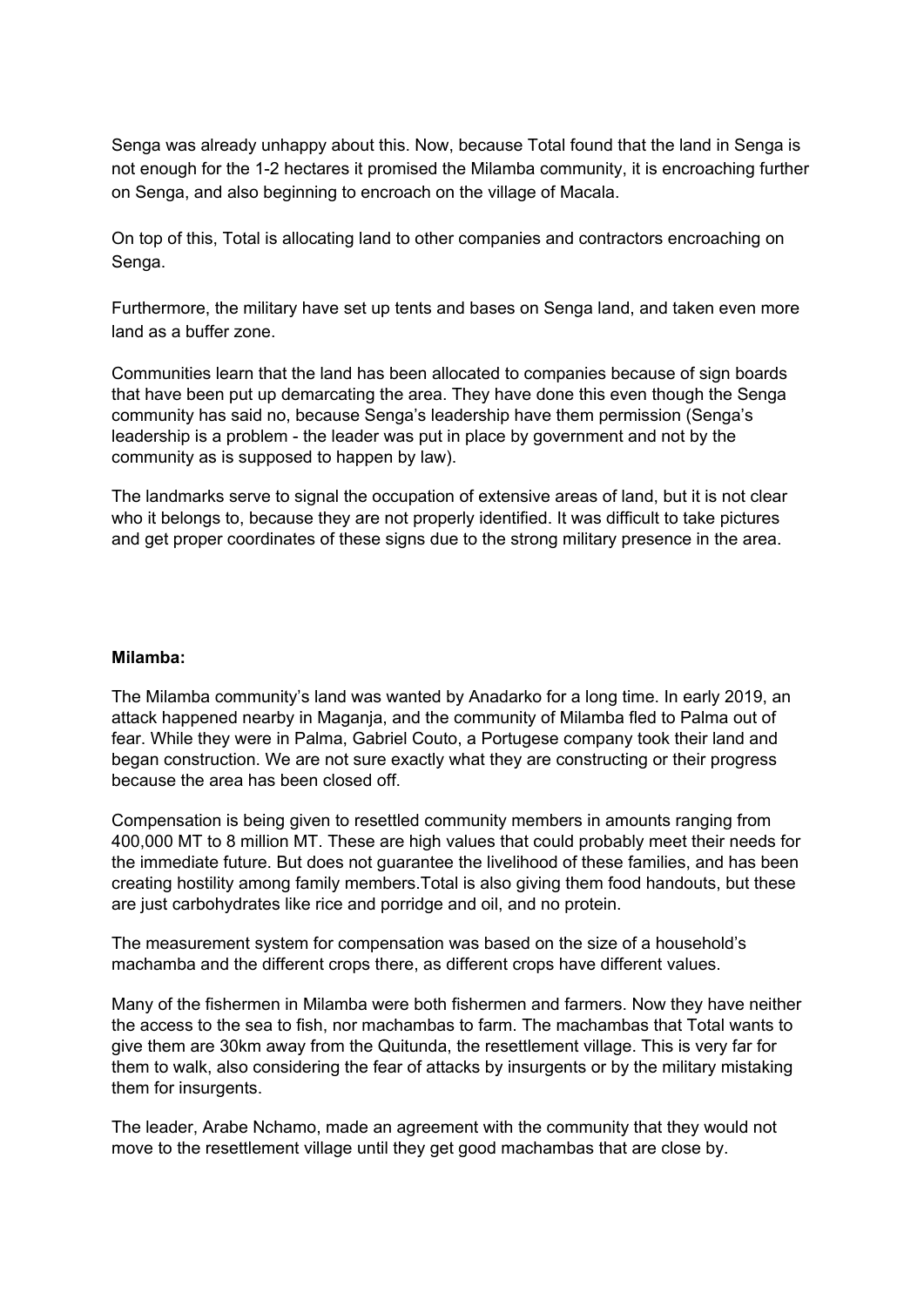However, there is little unity now in the community. 60% of the community moved to the resettlement village, even though they have no machambas, because they are afraid they would lose the houses too, and be left with neither a house nor a machamba.

The remaining 40% have said they won't move till they get everything, as the machambas are their source of food, and they want to be able to rely on themselves and not be dependent on Total's handouts.

There are also issues of who gets how much money.

For example, the fishermen from Milamba are making nothing right now since they have moved from the sea. Total offered to take them at some point with buses to another village to fish, Salama, but it's not that simple. Fishing depends on tides, different times, often very early morning - it's not a system that can work with taking a bus at the same time every day.

Also, there has not been agreement with Total yet on how their fishing boats would get from Milamba, where they still are, to Salama.

Total has not yet told the people of Milamba how the company plans to provide them with transport every day from the resettlement houses to the new machambas in Macala/Mangala/Monjane/Senga.

The only people currently getting transport to the sea are the women who collect mussels, oysters and crabs on the shore.

We are also seeing internal family conflict, which arise because the majority of the population cannot read and write, and there is a need for each family to appoint a representative who can do so. Unfortunately, opportunistic situations arise, and representatives often take the money for themselves and do not distribute it to the family. Most of the victims of this are women, especially widows and elderly women.

In one case, a man who was representing a widow, was needed to transfer her late husband's house to her name. Instead, the rep transferred it to himself.

### **Quitupo:**

Quitupo is one of the villages to be resettled. They are currently facing major problems with their leadership.

### Problem with complaints system:

In Quitupo (and Milamba) there is a complaints process where communities lay their complaints with an internal complaint committee, which then takes it to Total. We have been monitoring how the community complaints process works with the committee, following the activities of our focal point (FP) in the field.

We have noticed that the way in which the committee deals with someone's complaint depends on their relationship with that community member. This is an issue that has harmed community members who have legitimate concerns but because of community disputes and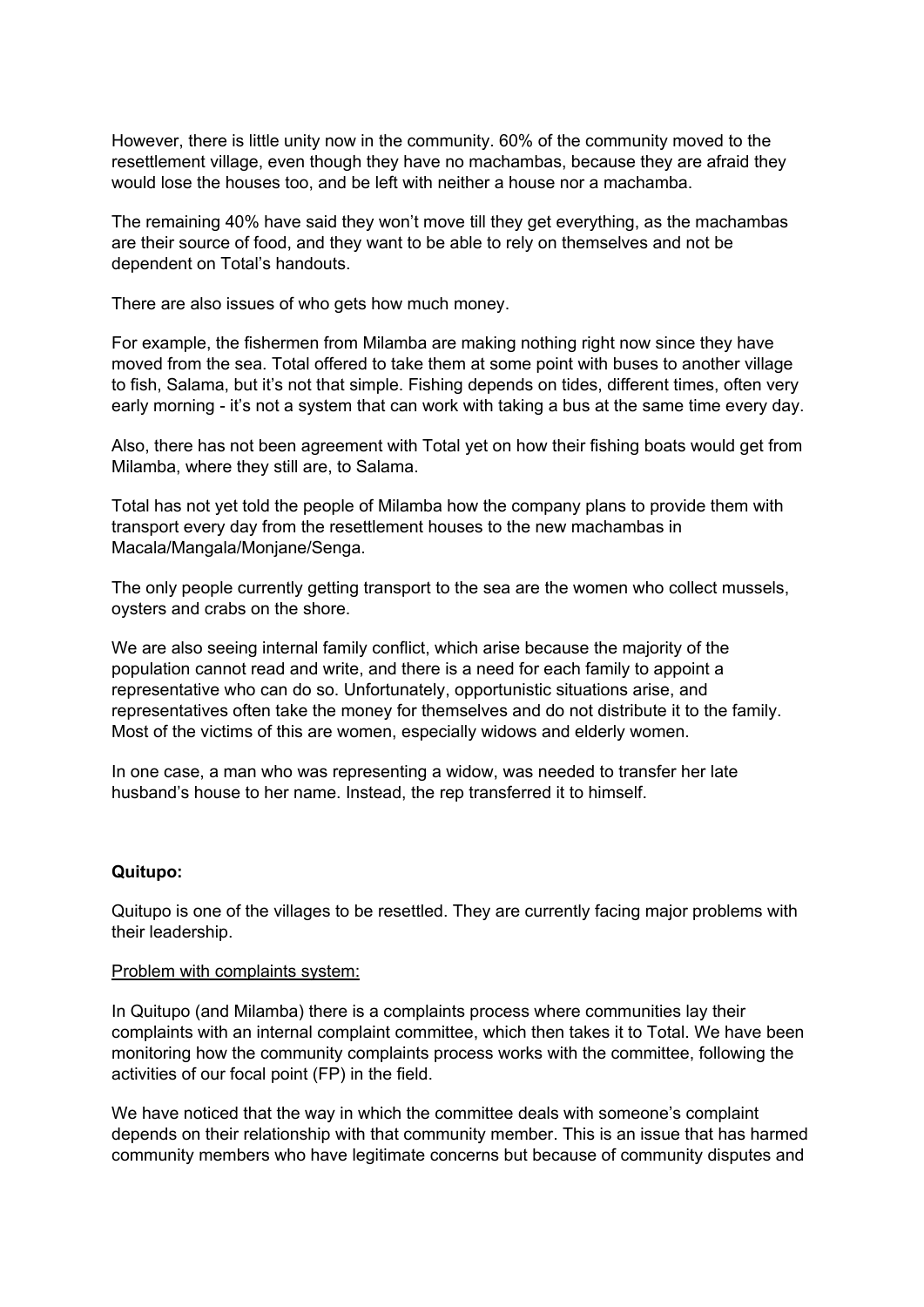disputes between the community members and the committee, they are sometimes not properly addressed and resolved.

Also, there have been instances where community members have had to give money to a member of the committee for their complaint to be taken to Total.

Because of this problem, our FP has been guiding and supporting the people in the communities who are not satisfied with the way the committee has handled their process.

The committee was established a few years ago by the elders in the community.

### **Senga:**

Anadarko made Senga the host village for the relocated communities. The resettlement village, Quitunda, is actually within the village of Senga.

Companies are encroaching more and more on Senga. These companies rushing to occupy land are not only gas companies, but service providers and contractors, because the initial area allocated by the company was not enough.

And when the company has meetings with the community, they are not legitimate – they invite naturalised Mozambican citizens who are from other countries.

Note: The people having meetings with communities initially had Anadarko uniforms, and now have Total uniforms, but are the same people.

The area that Anadarko had initially taken from Senga for machambas (agricultural land), onshore construction and for the resettlement village is not large enough, which is why they want more, to which Senga has said no, because they have already been forced to give land away against their will.

The Senga community no longer has access to their original machambas close by, and those they have been given in compensation are far, and they do not travel there out of fear of attacks by insurgents. There is also the fear that the military may mistake them for insurgents and attack them.

Senga is having problems with its leadership: The leader of Senga has been put in place by the government, and not by the people, as should happen by law. He is giving land away to companies without legitimate consultation with the community.

### **Macala:**

This village is not going to be resettled, but Total is encroaching on its land because there is not enough land in Senga.

Our trip in February was the first time that JA! Had its first formal with the community of Macala to explain our working process with communities. Total plans to use this land in Macala for the compensation machamba's for the Milamba community. These machambas will be 30km away from the resettlement houses which are in Quitunda.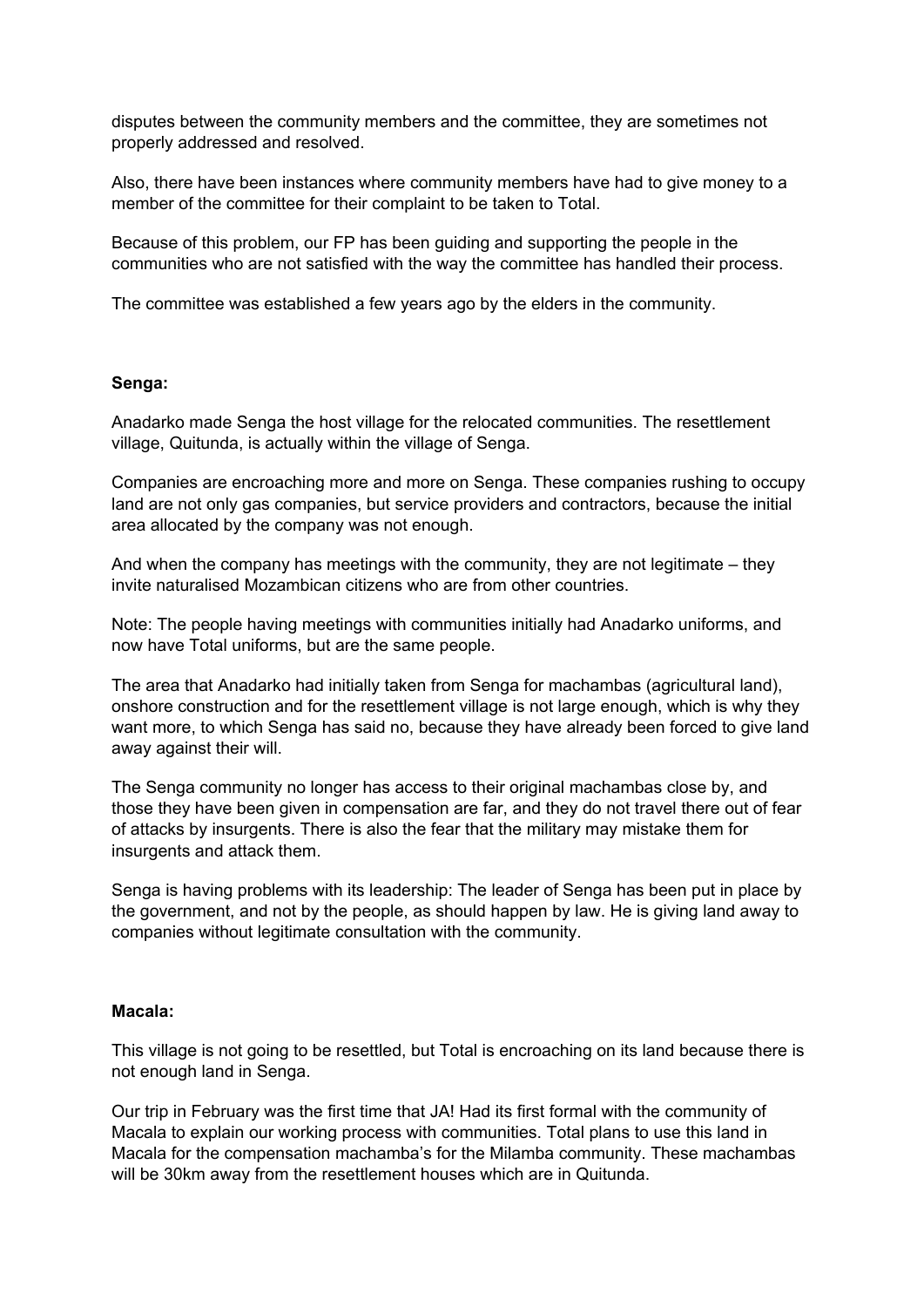Total has been meeting with them since 2018, and they had agreed to give Total land, and they would no longer make machambas on that land. For compensation they would get 1.5 hectares of land in the same area, and will get 100 000 MT for each family, for them to look for another area to buy another machamba. Searching for new plots of land, however, is not easy.

They had already started the process of signing compensation agreements with Total, but so far nobody has been paid.

Our first meeting actually had to be stopped because it was interrupted by a team from a company called Tecnicol who Total has hired to do financial management with the communities (Total has seen that people have not known how to work with large sums of cash). The team was accompanied by the military so we left. We returned to the village early the next morning.

At this first meeting we explained who JA! Is, and how we have been supporting the communities with protection of their rights over many years. We explained that it is not mandatory for them to give land to a company that comes to ask for it.

Rather, the land belongs to the state, and the state is the Mozambican people. This is a right reflected in the Constitution of the republic. We reinforced that it is important for them to have copies of the minutes of the meetings to protect themselves against false promises.

Although Total had already had two meetings with them, they had not left any copies of the minutes of meetings with them. They were unsure if minutes were even taken.

They said they were happy to work with us, and are in fear of losing their lands and homes as has happened in the surrounding communities.

The community shared with us a letter, which they had written in 2017 with another organisation, CTV, that they had sent to the Office of the Ombudsman complaining that the land that Total is encroaching on, and the unidentified demarcated areas they are seeing, are actually outside the DUAT that the government has granted to Total. A DUAT is the rights given by the government to a party (in this case Total) to use for its agreed purposes. If the land Total is using is outside the DUAT area, they are acting illegally. This area outside the DUAT means they are destroying large flora and fauna.

Following this letter, the Ombudsman held a meeting with the governor of Cabo Delgado and administrator of Palma, but we do not yet know the results of the meeting.

### **Potential for ethnic conflict:**

There has been an escalation of attacks by insurgents, and one of the possible motivations may be on grounds of ethnicity and social dissatisfaction. This makes it a terrible time to allocate high compensation and houses to the coastal community (Milamba) which is mostly Muslim, when Senga, the host community, which is mostly Catholic, is only receiving money, with no houses, and they have had to give up their land. This can exacerbate already existing ethnic tensions.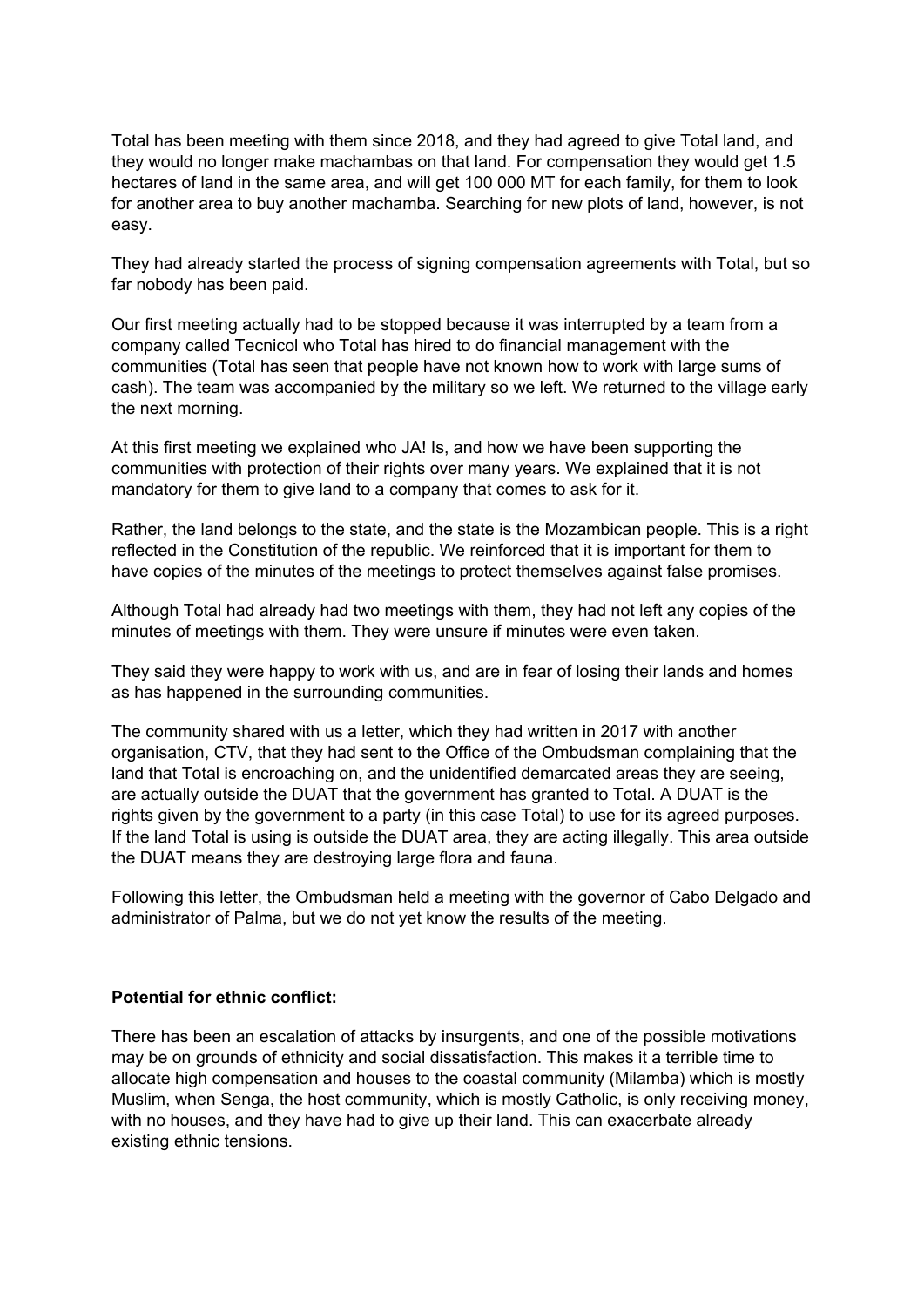## **Resettlement village:**

The resettlement village that people from Milamba have been allocated is 30km from the compensation machambas. So far people from Milamba have moved in, but not yet from Quitupo. People are getting compensation land more than 20km from the resettlement village. There is only furniture in the houses allocated to teachers (who currently live in Palma) and the mayor.

However, the chief of Palma stole the furniture and took it to Palma. JA! is writing a letter about this to Total, asking if they are aware of these problems in the communities.

There is a school in the resettlement village but the teachers have remained in Palma due to their furniture being stolen, and have no jobs now, neither in Palma or the resettlement village.

Basically, Anadarko built a school and it is standing empty.

There is an imminent risk of abandonment of the resettlement village in the coming years due to the lack of cropland, as the available fields are far away and there is a danger that the fields will be damaged by insurgent attacks in the woods.

### **Military presence:**

There is a large military presence, and when company representatives come to meet with communities they are accompanied by the military, who are intimidating. This makes it impossible to get true consent from communities who are fearful of speaking out.

People are afraid of the military in general.

Also, the army has pushed up recruitment like crazy. So there are alot of youngsters in the army who have no training and lots of power. They also are not given enough food, so steal food from communities.

We identified 21 military positions, structures made of iron, scattered around Afungi on the land that is encroaching on Senga, mentioned earlier, as well as tents where the military resides.

Interestingly, many of these military positions are close to the areas that Total has allocated to other companies that have been demarcated. This has led to further loss of land for Senga, as these barracks and tents have been set up close to the communities. One of these sites is right at the entrance to Senga.

On top of the location of the military tents, since the area has been designated as a conflict area, the army also needs a buffer zone which takes up even more land.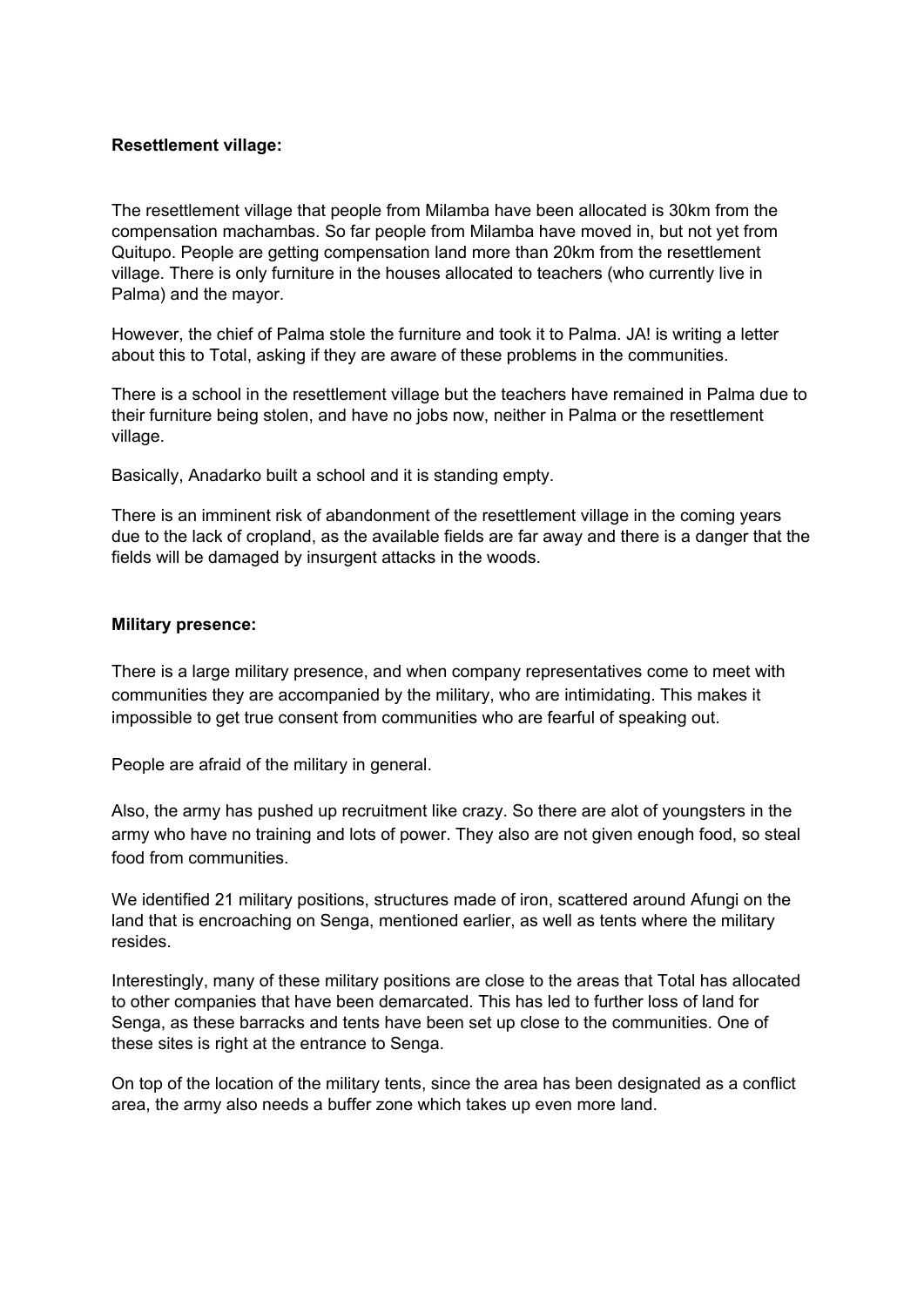# **Presence of other NGO's:**

Technically there are 60 NGO's in Palma, but it's been a year since we've seen the office open, and we've not seen anyone from them in the villages. Instead, they pick an FP to tell them what is developing in the field. But this person usually has no internet or equipment and hardly talks to the office. And nobody really knows what they do.

The only others that are on the ground are UPC (the farmers' union) and a rep from Sekelekane whose main focus is media.

Some organisations sit at the table with Total to monitor the agreements between the company and the communities, but don't do anything to ensure that the company actually acts as per the agreement.

JA! has an FP permanently in Palma plus a bigger team that goes every 2 or 3 months.

Besides UPC, we do not fully trust any NGO's in Palma. Many are getting paid by Total to work with communities. Because many NGO's get this money, as well as general funding from big companies, they cannot be critical.

## **Extremely difficult to travel:**

Given the current escalating situation of insurgent attacks by a group known locally as Al Shabaab (different to the Somali group Al Shabaab), in the northern districts of Cabo Delgado province, traveling to and from the area has been reduced.

The journey from Pemba to Palma, of 574 km normally takes 6 hours in private transport and 8 hours by public transport. Currently, it takes 2 days.

Travel on this route is almost impossible because of the fear of the increasingly violent and frequent insurgent attacks along the roads. They have left threatening letters along the road, and made potholes.

It is possible to rent a seat for 'open box travel', in a Land Cruiser that carries 20 people standing, on an alternate route (Pemba- Montepuez-Mueda-Palma). The trip is extremely uncomfortable but also very dangerous because this route has already been the target of 2 robberies of trucks transporting fuel and food to Palma.

Private charter airplane companies are exploiting the situation, raising their prices exorbitantly as demand for their services skyrocket:

Tanzanian company Coastal Aviation charges \$ 450 a seat one way

South African company Ultimate Aviation charges \$ 300 a seat one way

## **Price increase in Palma:**

The insurgent attacks and difficulty of transport from Pemba to Palma makes it difficult to get basic necessities in Palma, making life very difficult.